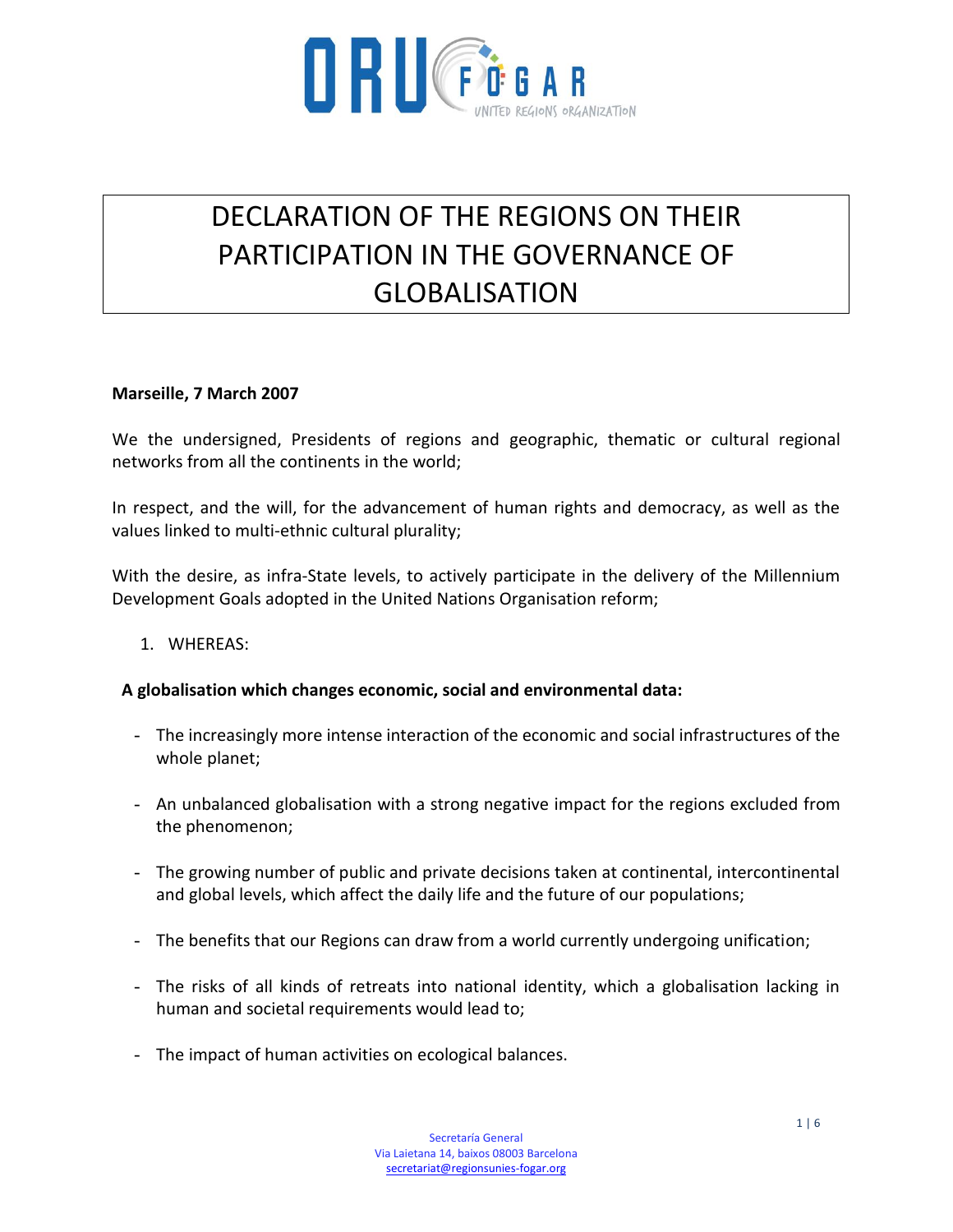

# **Urgent challenges to be taken up:**

- The absence of global governance taking account of technological, economic, environmental and human dynamics;
- The consequences of poverty in the peripheral regions, which hinder local development and result in the social fabric becoming highly vulnerable. It is necessary to modernize and/or set up institutions to provide a coherent boost to sustainable social development
- The lack of involvement of all public levels in this global governance;
- The need to recognize the unique indigenous cultures;
- The demand for equality in development opportunities for all territories;
- The protection of the planet's natural heritage, particularly air quality forests, seas, rivers and oceans;
- The threats represented by current climate change;
- The adoption of a model based on sustainable development principles.

# **A new governance to establish with infra-State levels:**

- The duty of Regional Authorities to accompany their populations and protagonists economic and social - in trade development;
- Their duty to ensure their voice is heard by the bodies responsible for a peaceful, just and flourishing globalisation for all;
- The increasing role of the Regional Authority tier of Government within each State, as in the trans-national groupings, in order to bring citizens closer to decision making centres;
- The initiatives already launched in support of strengthening dialogue between the Regional Authorities of all the continents.

# **2. HAVE DECIDED to launch preparatory work for the creation of a FORUM OF NETWORKS OF WORLD REGIONS.**

This forum will pursue the following goals: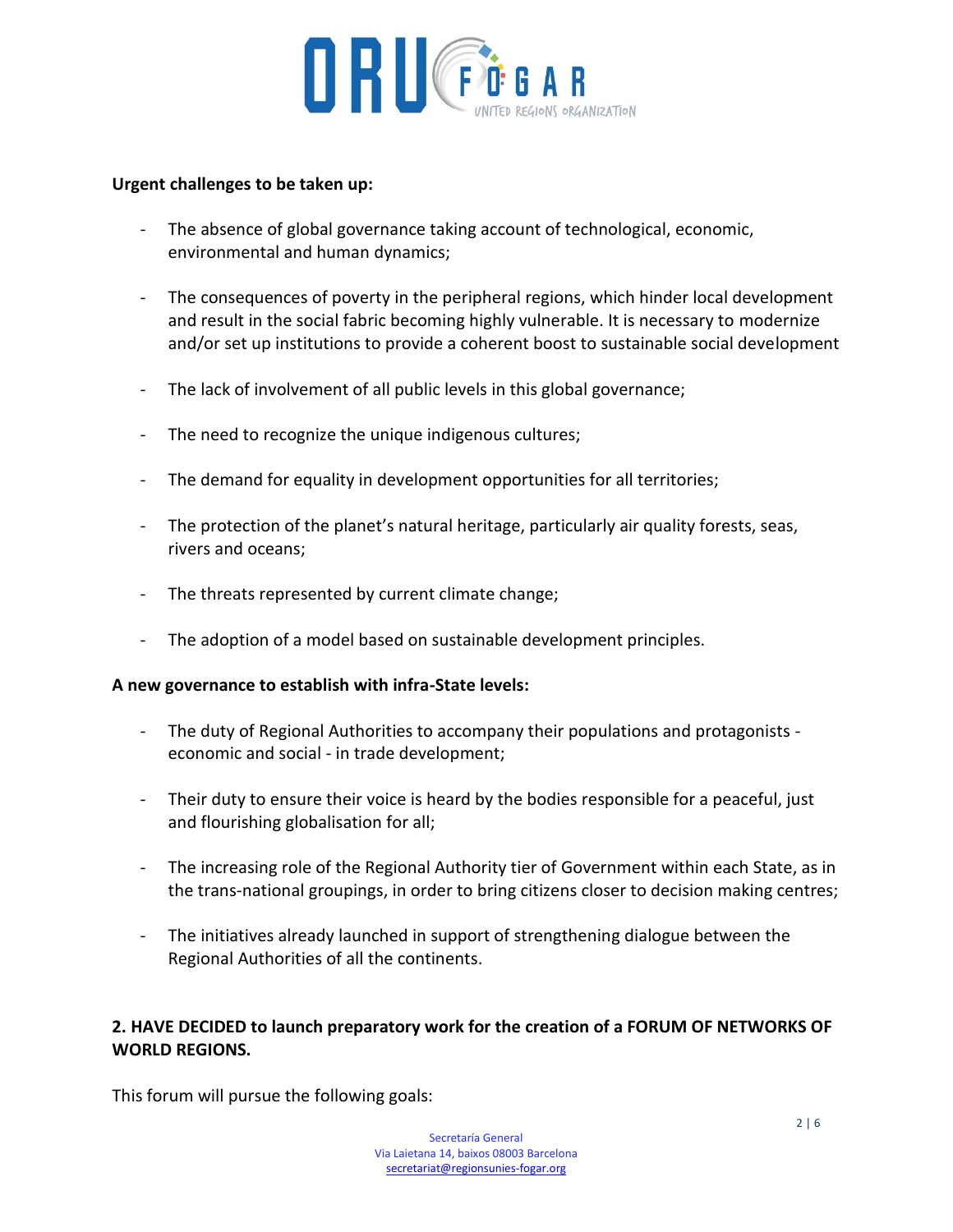

#### **To ensure the voice of the Regions is heard in globalisation:**

- Gather together the World Regions to identify their joint concerns and suggestions with regards to globalisation;
- Express and disseminate these concerns and suggestions to the Parliaments and Governments of States, international institutions and bodies in the construction of a worldwide governance;
- Facilitate the representation of the Regions in all organisations whose decisions have a direct influence on the quality of life of their populations;
- Promote the regional level as a grassroots strategic authority to further development;
- Ensure the cooperation of the Regions with other levels of infra-State authorities, particularly Cities and Local Authorities.

#### **To organise new strategic governance rules, including infra-State tiers of government:**

- Facilitate the participation of Regions in the implementation of innovative governance systems, including participation in the formation of regional clusters, uniting all stakeholders in the preparation and delivery of policies where there are prerequisites for a territorial impact;
- Support human development and social capital through public policies to support education, health care, the social infrastructure and housing;
- Involve all regional economic and social infrastructures in a globalisation where everyone can be the winner;
- Recognize and support the unique cultures and the traditional lifestyles of indigenous peoples;
- Encourage trans-national regrouping of Regions;
- Stimulate good neighbourhood relationships between border Regions;
- Support the cooperation of the Regions with continental and global institutions, particularly the
- United Nations Agencies.

# **To work together with Regions to:**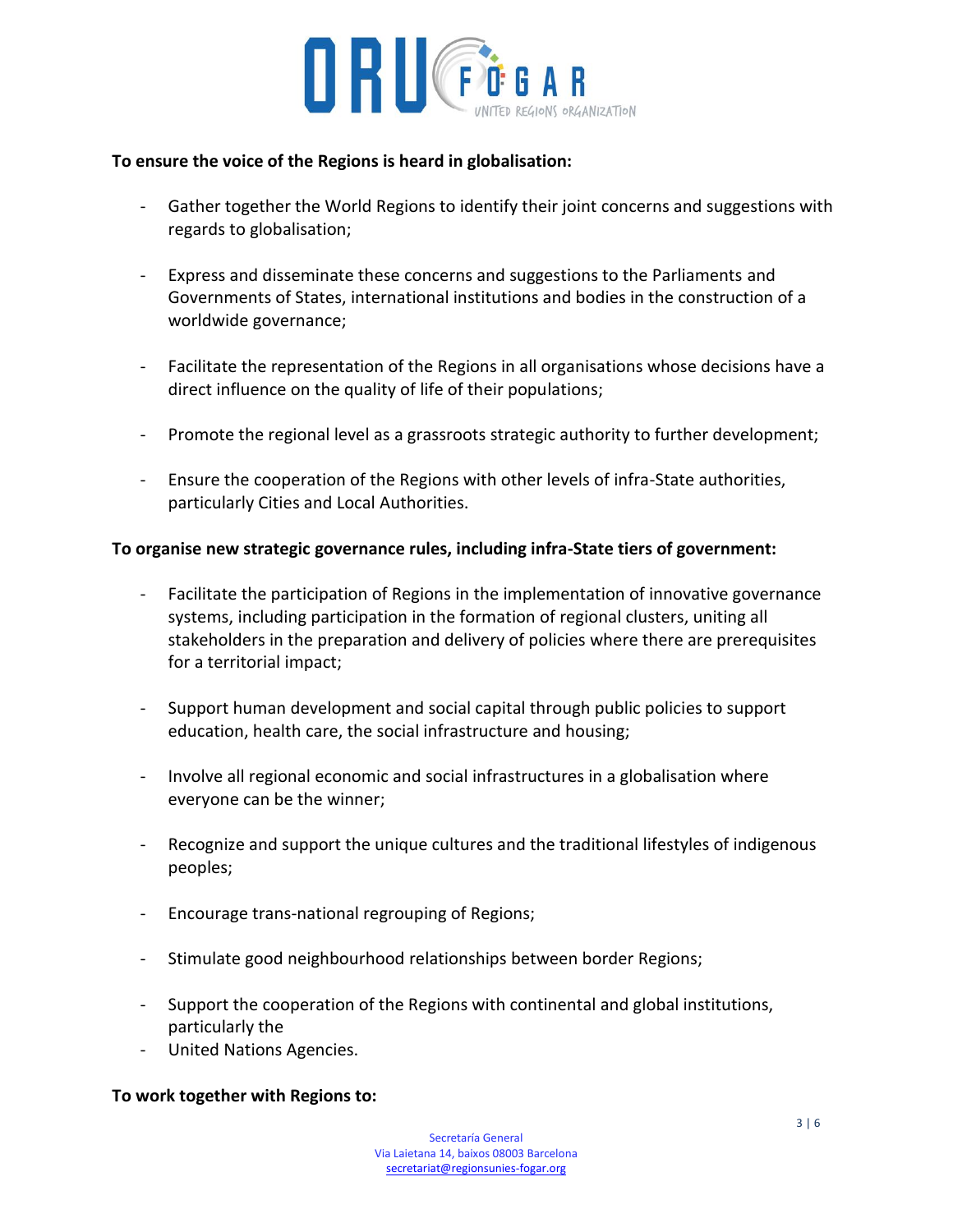

- Arouse and enhance the competitiveness and sharing of growth in regional policies as factors of social and territorial cohesion;
- Adopt the principle of fully taking on board the effects of development on the environment, by drawing on the principles of sustainable development;
- Encourage national governments to incorporate and integrate the regional project into their agenda;
- Support national policies which reinforce the regional level; in particular by preparing and adopting a Charter on the role of Regions in public governance systems;
- Foster between the regional organisations the practice of para-diplomacy between Regions of the world, through the relations and international cooperation led by subnational territories with the full support of national governments;
- Ensure solidarity between rich and poor Regions;
- Contribute to the transfer of know-how and good practises between Regions;
- Promote sustainable development in terms of its economic, social and environmental aspects;
- Support the existing networks within the areas of expertise and recognize the nrg4SD will represent the Forum in the area of sustainable development and the network IT4ALL for the Information Society.

Those signatories present constitute the interim Steering Committee of the Forum responsible for proposing the statutes and operating procedures of a future Organisation of World Regions.

The provisional president is the president of CPMR and Tuscany, Mr Claudio Martini until the 1st meeting of the interim Steering Committee endorses this.

CPMR assumes the role of co-ordinating and facilitating this preparatory process and playing the role of the interim Secretariat.

Those founders present look forward to holding, with all World Regions, a new meeting of the forum in Tanger-Tetouan (Morocco) in the spring of 2008 and another meeting on the occasion of the second summit of Regional Governments for Sustainable Development to be held in Saint-Malo (France) in September 2008.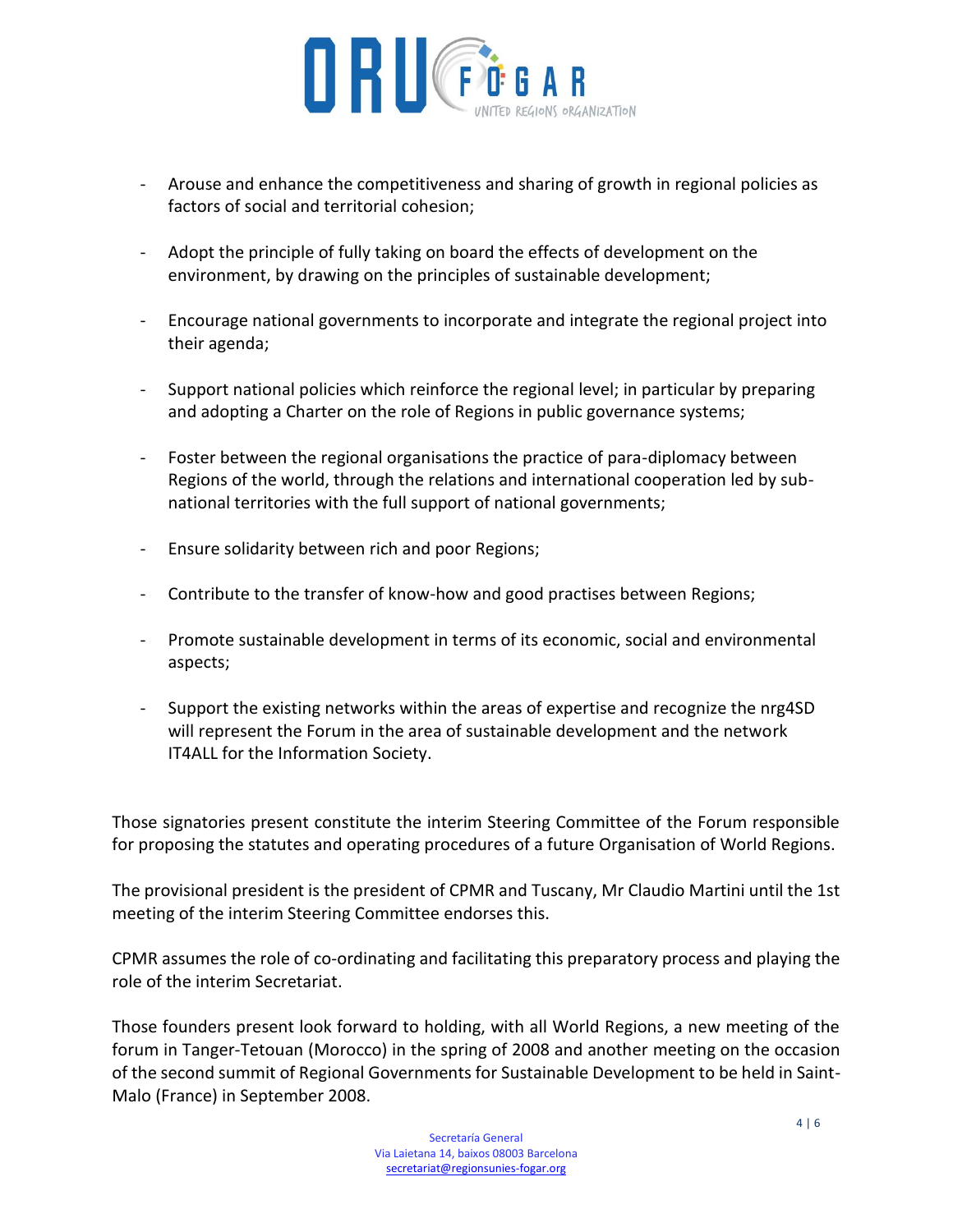

Marseille, 7 March 2007

M. Thierry Cornillet, Député européen, conseiller régional Rhône-Alpes (France), Président de l'AIRF (Association Internationale des Régions Francophones)

M. François Maitia, Vice Président de la Région Aquitaine (France), Vice Président de l'AEBR (Association of European Border Regions)

M. Claudio Martini, Président de la Région Toscane (Italie), Président de la CRPM (Conference of Peripheral Maritimes Regions of Europe)

M. Juan José Ibarretxe, Lehendakari de Euskadi, Président du Pays Basque (Espagne), Président d'IT4ALL (Network of Local Authorities for the Information Society) represented by José María Muñoa, Delegate of the Lehendakari for External Relations

Mme Tasneem Essop, Minister for Environment, Planning and Economic Development, Provincial Government, Western Cape (Afrique du Sud), Co-president of nrg4SD (Network of Regional Governments for Sustainable Development)

M. Juan Carlos Romero, Gobernador de la Provincia de Salta (Argentina) and M. Roy Abelardo Nikisch, Gobernador de la Provincia de Chaco (Argentina), Representatives of Norte Grande,

Mme Priscilla Post Wohl, President of Northern Forum and M. Sergey Kuchin, Vice-Gouverneur of Khanty-Mansiysk Autonomous Region, Northern Forum Chairing Region (Russia)

M. Oscar de los Santos, Gobernador del Departamento de Maldonado (Uruguay), Vice-Presidente de OLAGI (Organización Latinoaméricana de Gobiernos Intermedios) represented by Mr. Enrique Pérez Morad, Secretario General, Departamento de Maldonado

M. Juan Carlos Romero, Gobernador de la Provincia de Salta (Argentina), representative of ZICOSUR (Zona de Integración del Centro Oeste de América del Sur) and Mr Luis Alberto Soliz, Departamento de Santa Cruz, (Bolivia), Secretario Pro-Tempore, ZICOSUR

M. Alberto Jardim, Président du Gouvernement Autonome de Madère (Portugal), Président de la Conférence des Présidents de Régions ultrapériphériques de l'Union européenne représenté par M. Victorin Lurel, Président de la Guadeloupe (France)